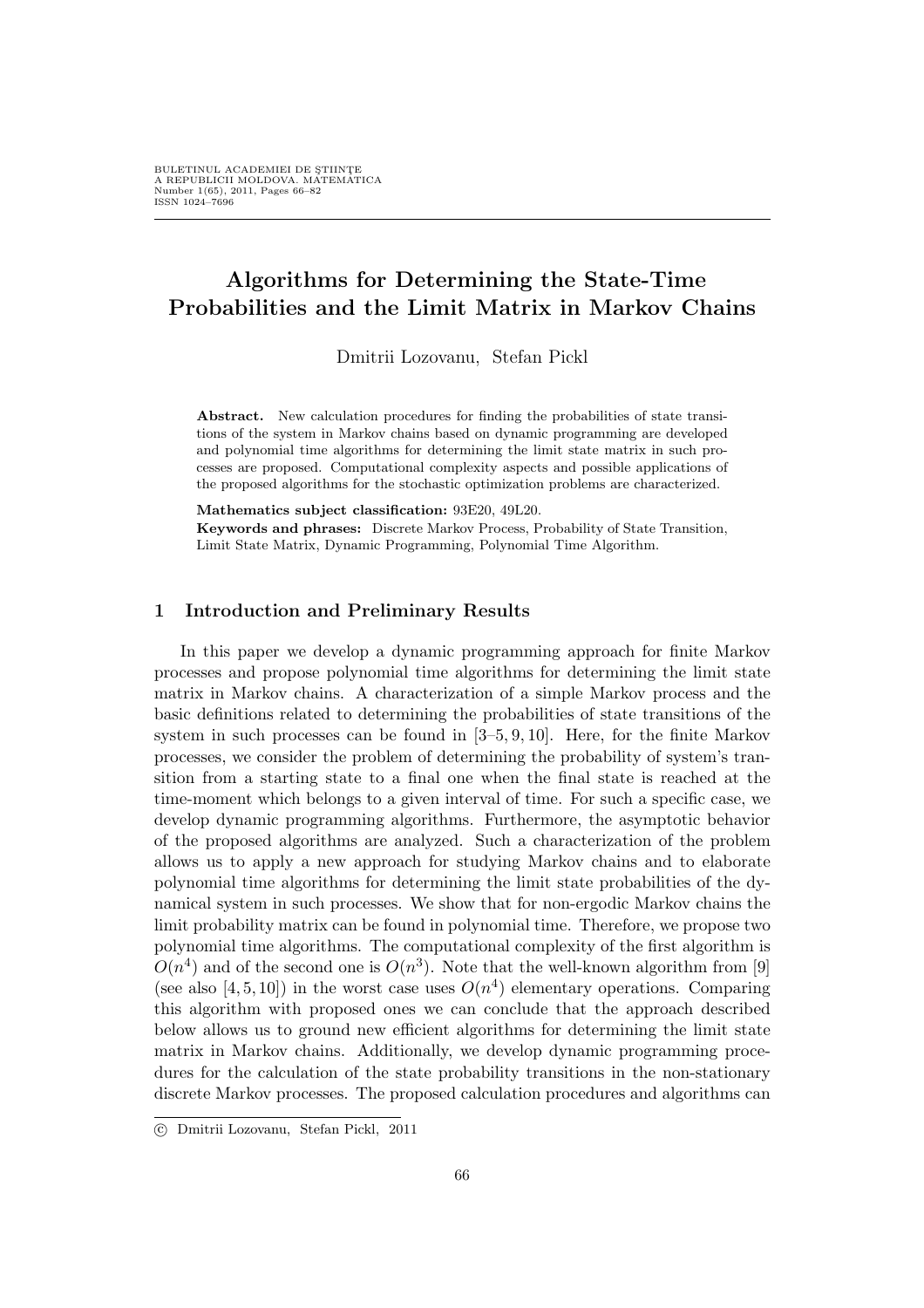be used for studying and solving the stochastic version of classical discrete optimal control problems [2–9].

In this paper we consider discrete Markov processes with a finite set of states [3, 5, 7]. We denote the set of states of the dynamical system in such processes by  $X = \{x_1, x_2, \ldots, x_n\}$ . At the moment of time  $t = 0$  the state of the system is  $x_{i_0}$ . For an arbitrary state  $x \in X$  the probabilities  $p_{x,y}$  of system's transitions is  $x_{i_0}$ . For an arbitrary state  $x \in X$  the proton  $x$  to another states  $y \in X$  such that  $\sum$  $y \in X$  $p_{x,y} = 1$  are given. So, we assume that the Markov process is determined by the stochastic matrix of probabilities  $P = (p_{x,y})$  and the starting state  $x_{i_0}$  of the dynamical system. The probability  $P_{x_{i_0}}(x,t)$  of system's transitions from the state  $x_{i_0}$  to an arbitrary state  $x \in X$  by using  $t$  transitions is defined and calculated on the basis of the following recursive formula [3]

$$
P_{x_{i_0}}(x,\tau+1) = \sum_{y \in X} P_{x_{i_0}}(y,\tau) p_{y,x}, \quad \tau = 0, 1, 2, \dots, t-1,
$$

where  $P_{x_{i_0}}(x_{i_0},0) = 1$  and  $P_{x_{i_0},0}(x,0) = 0$  for  $x \in X \setminus \{x_{i_0}\}.$  This formula can be represented in the matrix form by

$$
\pi(\tau + 1) = \pi(\tau)P, \quad \tau = 0, 1, 2, \dots, t - 1.
$$
 (1)

Here  $\pi(\tau) = (\pi_1(\tau), \pi_2(\tau), \ldots, \pi_n(\tau))$  is the vector, where the component *i* expresses the probability of the system L to reach from  $x_{x_{i_0}}$  the state  $x_i$  at the moment of time τ, i.e.  $\pi_i(\tau) = P_{x_{i_0}}(x_i, \tau)$ . At the starting moment of time  $\tau = 0$  the vector  $\pi(\tau)$ is given and its components are defined by  $\pi_{i_0}(0) = 1$  and  $\pi_i(0) = 0$  for arbitrary  $i \neq i_0$ . If for given starting vector  $\pi(0)$  we apply our formula for  $t = 0, 1, 2, \ldots, t-1$ , then we obtain

$$
\pi(t) = \pi(0)P^{(t)}
$$

where  $P^{(t)} = P \times P \times \cdots \times P$ . So, an arbitrary element  $p_{x,y}^{(t)}$  of this matrix expresses the probability of system  $L$  to reach the state  $y$  from  $x$  by using  $t$  units of times.

Formula (1) can be applied for the calculation of the state probabilities of the system in finite Markov processes. In the case  $\tau \to \infty$  this formula leads to the relation  $\pi = \pi P$  which together with the condition  $\sum_{n=1}^{\infty}$  $i=1$  $\pi_i = 1$  allows us to determine the limit state probabilities in ergodic Markov chains.

### 2 The Main Results

To solve our main problem we need to develop special calculation procedures for determining the probability of system's transitions from a starting state to a final one when the final state is reached at the time-moment from given interval of time. We describe such calculation procedures which will allow us to ground polynomial time algorithms for finding the limit state matrix in aperiodic Markov chains.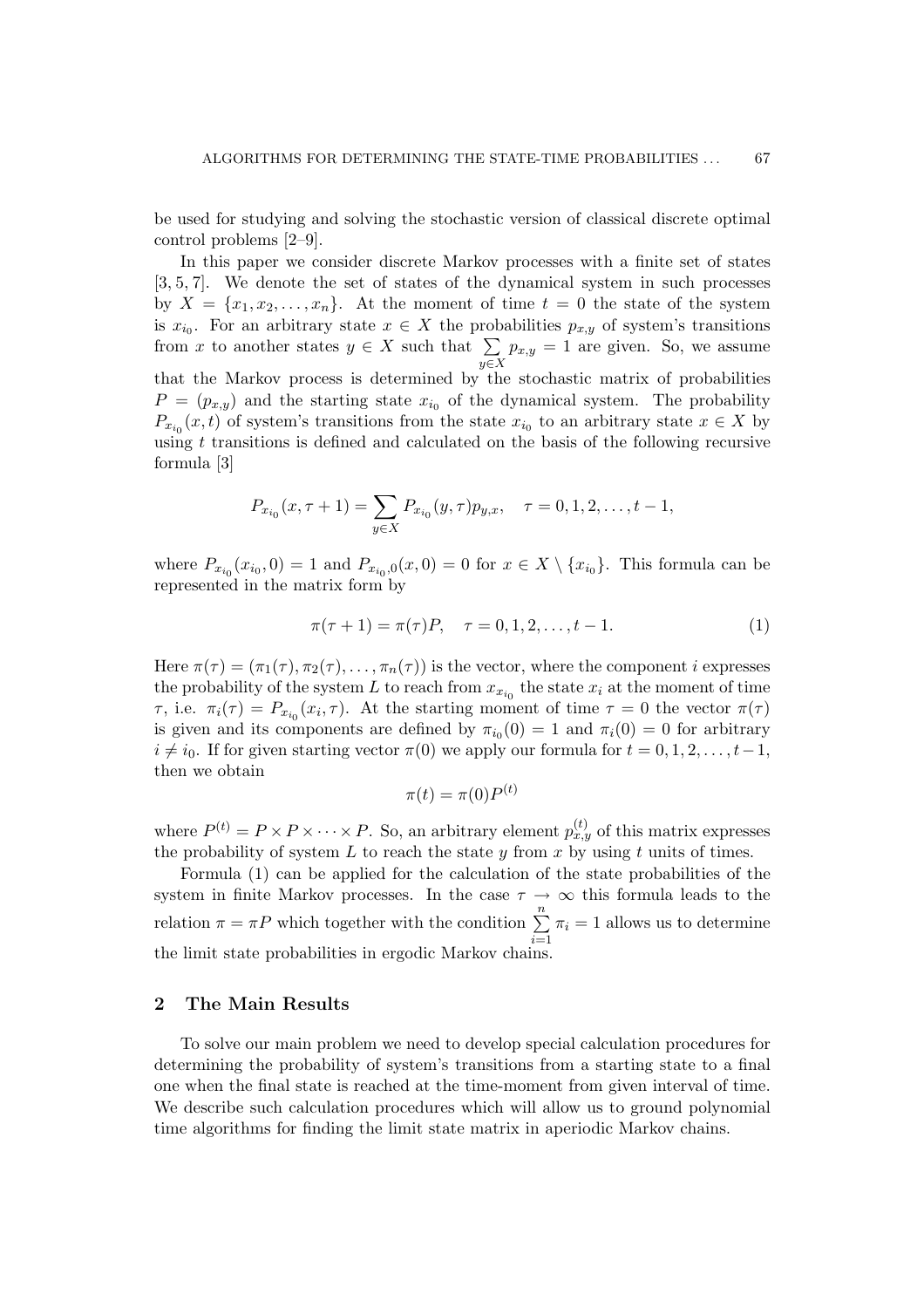# 2.1 Calculation of the Probabilities of States Transition of the System with a Given Restriction on the Number of Stages

In this subsection we show how to calculate the probability of system's transitions from the state  $x_{i_0}$  to the state x when x is reached at the time moment  $T(x)$  such that  $T_1 \leq T(x) \leq T_2$  where  $T_1$  and  $T_2$  are given. So, we consider the problem of determining the probability of the system  $L$  to reach the state  $x$  at least at one of the moments of time  $T_1, T_1 + 1, \ldots, T_2$ . We denote this probability by  $P_{x_{i_0}}(x, T_1 \leq$  $T(x) \leq T_2$ ). Some reflections on this definition allow us to write the following formula

$$
P_{x_{i_0}}(x, T_1 \le T(x) \le T_2) =
$$
  
= 
$$
P_{x_{i_0}}(x, 0 \le T(x) \le T_2) - P_{x_{i_0}}(x, 0 \le T(x) \le T_1 - 1).
$$

Further we describe some results which allow to calculate the probability  $P_x(y, 0 \leq T(y) \leq t)$  for  $x, y \in X$  and  $t = 1, 2, \ldots$  For this reason we shall give the graphical interpretation of the Markov processes using the graph of state transitions  $GR = (X, ER) [1, 3, 7, 10]$ . In this graph each vertex  $x \in X$  corresponds to a state of the dynamical system and a possible system passage from one state  $x$  to another state y with positive probability  $p_{x,y}$  is represented by the directed edge  $e = (x, y) \in ER$  from x to y; to directed edges  $(x, y) \in ER$  in GR the corresponding probabilities  $p_{x,y}$  are associated. It is evident that in the graph  $GR$  each vertex probabilities  $p_{x,y}$  are associated. It is evident that <br>x contains at least one leaving edge  $(x, y)$  and  $\sum$  $y \in X$  $p_{x,y} = 1$ . As an example the

graph of state transitions  $GR = (X, ER)$  for the Markov process with the stochastic matrix of probabilities  $\overline{\phantom{a}}$  $\mathbf{r}$ 

$$
P = \left(\begin{array}{cccc} 0.3 & 0.3 & 0.4 & 0 \\ 0.5 & 0 & 0.5 & 0 \\ 0 & 0.4 & 0 & 0.6 \\ 0 & 0.3 & 0.5 & 0.2 \end{array}\right)
$$

is represented in Fig. 1.



Fig. 1

In general we will consider also the stochastic process which may stop if one of the states from a given subset of states of dynamical system is reached. This means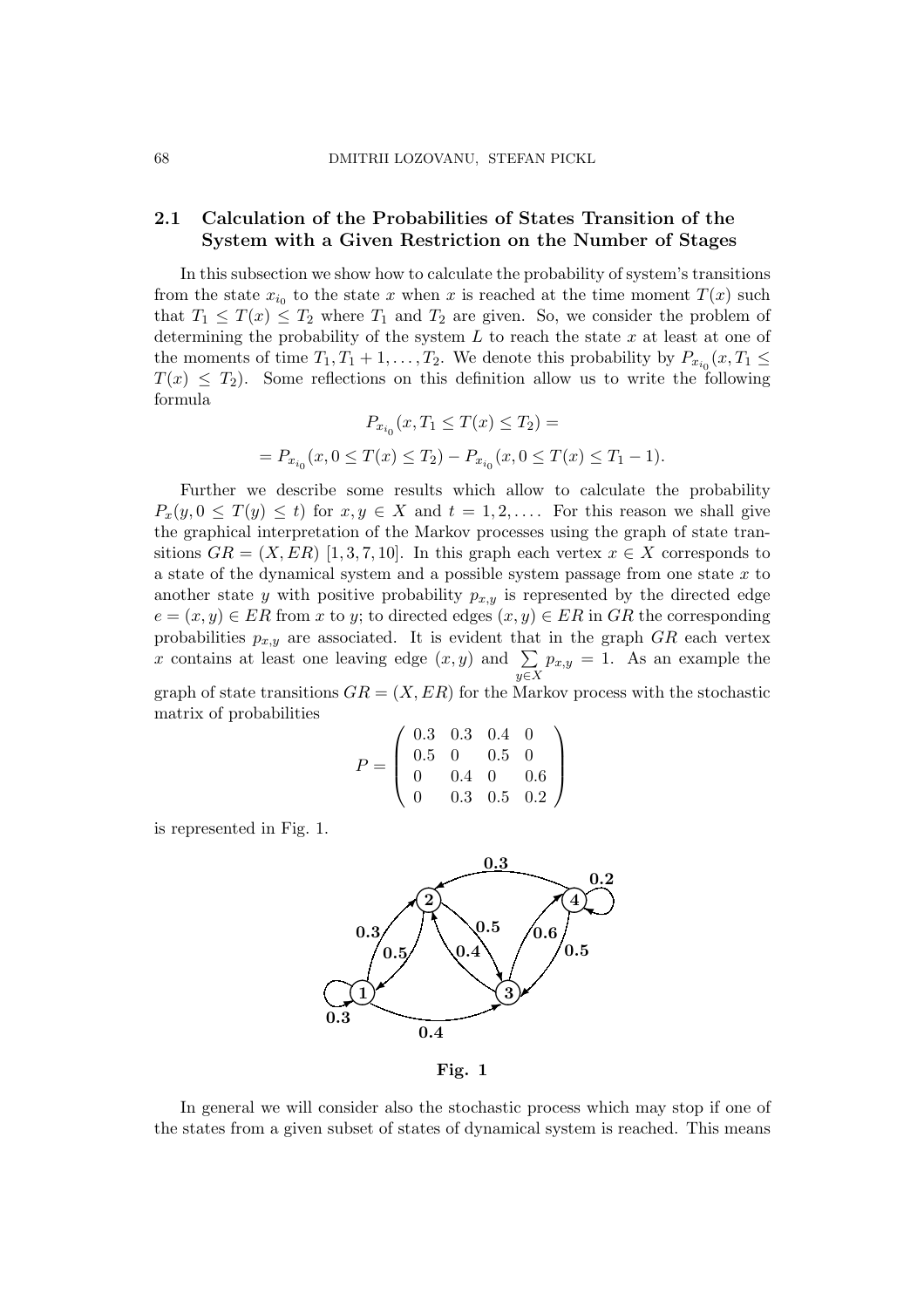that the graph of such a process may contain the so-called deadlock vertices. So, we consider the stochastic process for which the graph of transition probabilities may contain the stochastic process for which the may contain the deadlock vertices  $y \in X$  and  $\sum$ z∈X  $p_{x,z} = 1$  for the vertices  $x \in X$ which contain at least one leaving directed edge. As an example in Fig. 2 a graph  $GR = (X, ER)$  which contains a deadlock vertex is represented.



Fig. 2

This graph corresponds to the stochastic process with the following matrix of state transitions  $\overline{1}$  $\mathbf{r}$ 

|  | $\begin{array}{cccc} 0.3 & 0.3 & 0.4 & 6 \\ 0.5 & 0 & 0.3 & 0.2 \\ 0.6 & 0 & 0.4 & 1 \end{array}$ |                   |  |  |
|--|---------------------------------------------------------------------------------------------------|-------------------|--|--|
|  |                                                                                                   |                   |  |  |
|  |                                                                                                   | $\mathbf{\Omega}$ |  |  |

Such graphs do not correspond to a Markov process and the matrix of probability P contains a row with zero components. Nevertheless the probabilities  $P_{x_0}(x,t)$  in this case can be calculated on the basis of the recursive formula given above. Note that the matrix  $P$  can be easily transformed into a stochastic matrix changing the probabilities  $p_{y,y} = 0$  for deadlock states  $y \in X$  by the probabilities  $p_{y,y} = 1$ . This transformation leads to a new graph which corresponds to a Markov process because the obtained graph contains a new directed edge  $e = (y, y)$  with  $p_e = 1$ for  $y \in X$ . We call the vertices  $y \in X$  in this graph the absorbing vertices and the corresponding states of the dynamical system in Markov process the absorbing states. So, the stochastic process which may stop in a given set of states can be represented either by a graph with deadlock vertices or by a graph with absorbing vertices. In Fig. 3 represents the graph with absorbing vertex  $y = 4$  for the Markov process defined by the matrix P given below.

$$
P = \left(\begin{array}{cccc} 0.3 & 0.3 & 0.4 & 0 \\ 0.5 & 0 & 0.3 & 0.2 \\ 0 & 0.6 & 0 & 0.4 \\ 0 & 0 & 0 & 1.0 \end{array}\right).
$$

It is easy to see that the stochastic matrix  $P$  in this example is obtained from the previous one by changing  $p_{4,4} = 0$  with  $p_{4,4} = 1$ . The corresponding graph with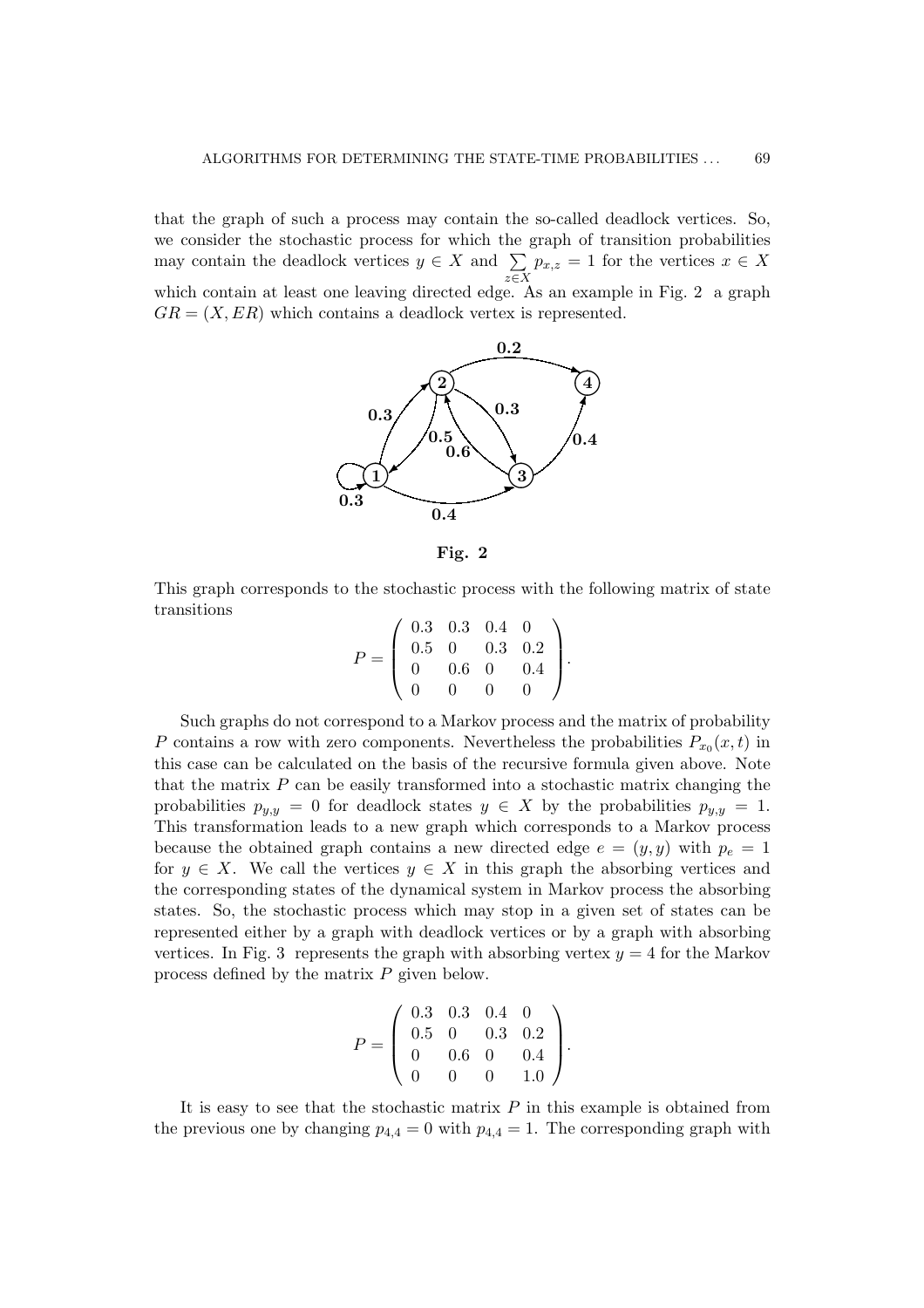

the absorbing vertex  $y = 4$  in this case is obtained from the graph on Fig. 2 by adding the directed edge  $e = (4, 4)$  with  $p_{4,4} = 1$ .

We shall calculate the probabilities  $P_x(y, 0 \leq T(y) \leq t)$  by using the graph with absorbing vertices.

**Lemma 1.** Let a Markov process be given for which the graph  $GR = (X, ER)$ contains an absorbing vertex  $y \in X$ . Then for an arbitrary state  $x \in X$  the following recursive formula holds:

$$
P_x(y, 0 \le T(y) \le \tau + 1) = \sum_{z \in X} p_{x,z} P_z(y, 0 \le T(z) \le \tau), \quad \tau = 0, 1, 2, \ldots,
$$

where  $P_x(y, 0 \le T(y) \le 0) = 0$  if  $x \ne y$  and  $P_y(y, 0 \le T(y) \le 0) = 1$ .

*Proof.* It is easy to observe that for  $\tau = 0$  the theorem holds. Moreover, we can see that here the condition that  $y$  is an absorbing state is essential; otherwise for  $x = y$  the recursive formula from lemma fails to hold. For  $\tau > 1$  the correctness of this formula follows from the definition of the probabilities  $P_x(y, 0 \leq T(y) \leq$  $\tau + 1$ ,  $P_z(y, 0 \leq T(z) \leq \tau)$  and from the induction principle on  $\tau$ .  $\Box$ 

The recursive formula from this lemma can be written in matrix form by

$$
\pi'(\tau + 1) = P\pi'(\tau), \quad \tau = 0, 1, 2, \dots
$$

Here  $P$  is the stochastic matrix of the Markov process with the absorbing state  $y \in X$  and  $\overline{1}$  $\mathbf{r}$ 

$$
\pi'(\tau) = \begin{pmatrix} \pi'_1(\tau) \\ \pi'_2(\tau) \\ \vdots \\ \pi'_n(\tau) \end{pmatrix}, \quad \tau = 0, 1, 2, \dots
$$

are the column vectors, where an arbitrary component  $\pi'_i(\tau)$  expresses the probability of the dynamical system to reach the state y from  $x_i$  by using not more than  $\tau$ unites of times, i.e.  $\pi'_i(\tau) = P_{x_i}(y, 0 \leq T(y) \leq \tau)$ . At the starting moment of time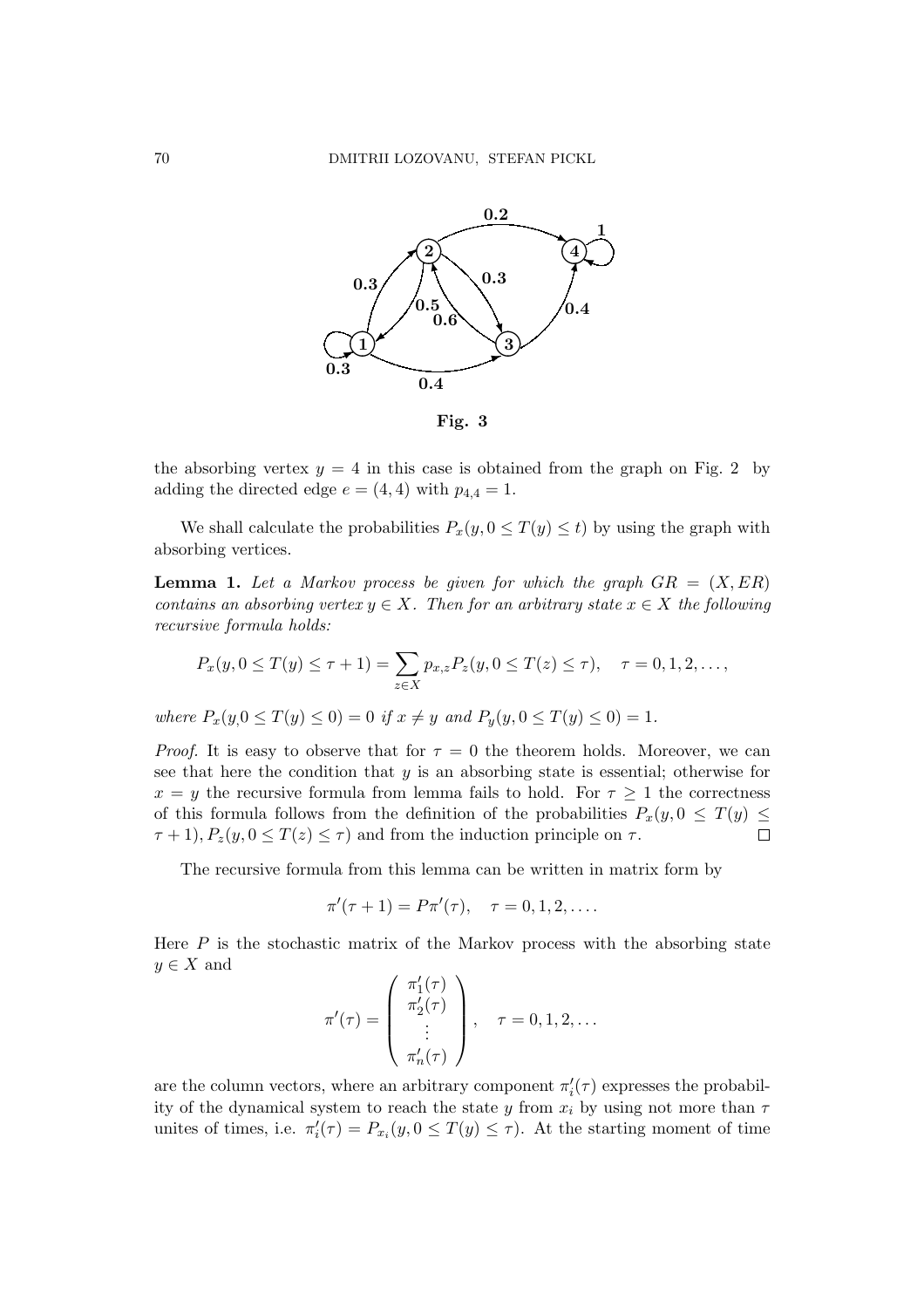$\tau = 0$  the vector  $\pi'(0)$  is given: All components are equal to zero except for the component corresponding to the absorbing vertex which is equal to one, i.e.

$$
\pi'_i(0) = \begin{cases} 0, & \text{if } x_i \neq y; \\ 1, & \text{if } x_i = y. \end{cases}
$$

If we apply this formula for  $\tau = 0, 1, 2, \ldots, t - 1$ , then we obtain

$$
\pi'(t) = P^{(t)}\pi'(0), \quad t = 1, 2, \dots.
$$

So, if we denote by  $j_y$  the column of the matrix  $P^{(t)}$  which corresponds to the absorbing state y then an arbitrary element  $p_{i,i}^{(t)}$  $i,j_{i,jy}^{(t)}$  of this column expresses the probability of the system L to reach the state y from  $x_i$  by using not more than t units of time, i.e.  $p_{i,i}^{(t)}$  $i_{i,j_y}^{(t)} = P_{x_i}(y, 0 \leq T(x) \leq t)$ . This allows us to formulate the following lemma:

**Lemma 2.** Let a finite Markov process with the absorbing state  $y \in X$  be given. Then:

a) 
$$
P_{x_i}(y, \tau) = P_{x_i}(y, 0 \le T(y) \le \tau)
$$
, for  $x_i \in X \setminus \{y\}$ ,  $\tau = 1, 2, ...$ ;  
b)  $P_{x_i}(y, T_1 \le T(y) \le T_2) = p_{i, j_y}^{(T_2)} - p_{i, j_y}^{(T_1 - 1)}$ .

*Proof.* The condition  $a$ ) in this lemma holds because

$$
P_{x_i}(y,\tau) = p_{i,j_y}^{(\tau)} = P_{x_i}(y, 0 \le T(y) \le \tau).
$$

The condition b) we obtain from Lemma 1 and the following properties

$$
P_{x_i}(y, 0 \le T(y) \le T_2) = p_{i,j_y}^{(T_2)}, \quad P_{x_i}(y, 0 \le T(y) \le T_1 - 1) = p_{i,j_y}^{(T_1 - 1)}.
$$

So, to calculate  $P_{x_i}(y,T_1 \leq T(y) \leq T_2)$  it is sufficient to find the matrices  $P^{(T_1-1)}$ ,  $P^{(T_2)}$  and then to apply the formula from Lemma 2.

The procedure of the calculation of the probabilities  $P_x(y, 0 \leq T(y) \leq t)$  in the case of the Markov process without absorbing states can be easily reduced to the procedure of the calculation of the probabilities in the Markov process with the absorbing state y by using the following transformation of the stochastic matrix P. We put  $p_{i_y,j} = 0$  if  $j \neq i_y$  and  $p_{i_y,i_y} = 1$ . It is easy to see that such a transformation of the matrix P does not change the probabilities  $P_x(y, 0 \leq T(y) \leq t)$ . After such a transformation we obtain a new stochastic matrix for which the recursive formula from the Lemma 21 can be applied. In general for the Markov processes with absorbing state these probabilities can be calculated by using the algorithm which works with the original matrix  $P$  without changing its elements. Below such an algorithm is described.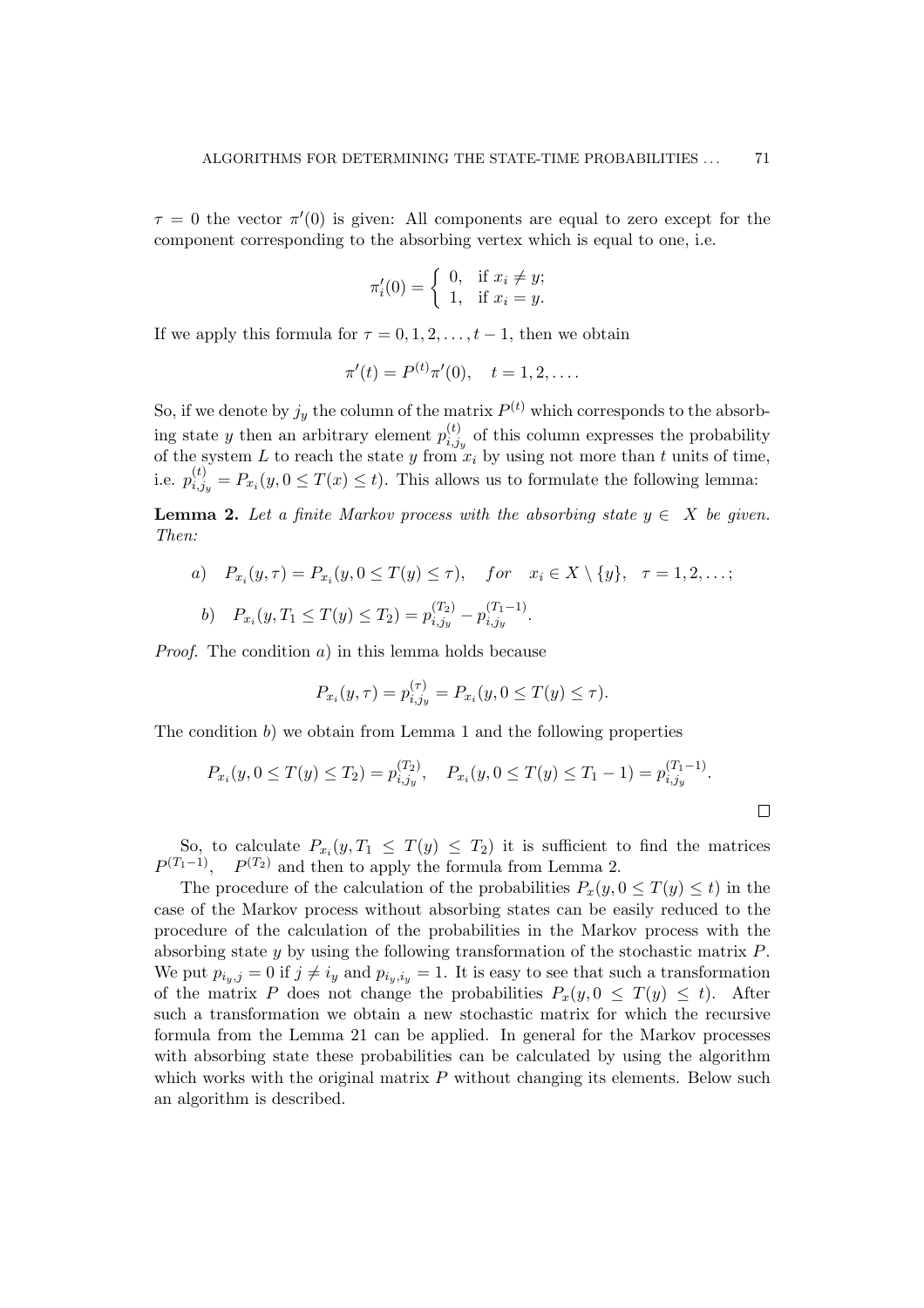# Algorithm 1: Determining the state probabilities of the system with a restriction on number of transitions (stationary case)

Preliminary step (Step 0): Put  $P_x(y, 0 \leq T(y) \leq 0) = 0$  for every  $x \in X \setminus \{y\}$ and  $P_y(y, 0 \le T(x) \le 0) = 1$ .

General step (Step  $\tau + 1, \tau \geq 0$ ): For every  $x \in X \setminus \{y\}$  calculate

$$
P_x(y, 0 \le T(x) \le \tau + 1) = \sum_{z \in X} p_{x,z} P_z(y, 0 \le T(y) \le \tau)
$$
 (2)

and then put

$$
P_y(y, 0 \le T(y) \le \tau + 1) = 1.
$$
\n(3)

If  $\tau < t - 1$  then go to next step; otherwise STOP.

**Theorem 1.** Algorithm 1 correctly finds the probabilities  $P_x(y, 0 \leq T(x) \leq \tau)$  for  $x \in X$ ,  $\tau = 0, 1, 2, \ldots, t - 1$ .

*Proof.* It is easy to see that the probabilities  $P_x(y, 0 \le T(x) \le \tau + 1)$  at the general step of the algorithm are calculated on the basis of formula (2) which takes into account condition (3). This calculation procedure is equivalent with the calculation of the probabilities  $P_x(y, 0 \leq T(x) \leq \tau + 1)$  with the condition that the state y is an absorbing state. So, the algorithm is correct.  $\Box$ 

If in Algorithm 1 we use the notation  $\pi'_i(\tau) = P_{x_i}(y, 0 \leq T(y) \leq \tau)$ ,  $\pi_{i_y}(\tau) =$  $P_y(y, 0 \leq T(y) \leq \tau)$  then we obtain the following description of the algorithm in a matrix form:

# Algorithm 2: Calculation of the state probabilities of the system in the matrix form (stationary case)

Preliminary step (Step 0): Fix the vector  $\pi'(0) = (\pi'_1(0), \pi'_2(0), \ldots, \pi'_n(0))$ , where  $\pi'_i(0) = 0$  for  $i \neq i_y$  and  $\pi'_{i_y}(0) = 1$ .

General step (Step  $\tau + 1, \tau \geq 0$ ): For given  $\tau$  calculate

$$
\pi'(\tau+1) = P\pi'(\tau)
$$

and then put

$$
\pi'_{i_y}(\tau + 1) = 1.
$$

If  $\tau < t - 1$  then go to next step; otherwise STOP.

Note that the condition  $\pi'_{i_y}(\tau+1) = 1$  in the algorithm allows us to preserve the value  $\pi'_{i_y}(t) = 1$  at every moment of time t in the calculation process. This condition reflects the property that the system remains in the state  $y$  at every time-step  $t$  if the state  $y$  is reached. We can modify this algorithm for determining the probability  $P_x(y, 0 \leq T(y) \leq 0)$  in a more general case if we assume that the system will remain at every time step t in the state y with the probability  $\pi'_{i_y}(t) = q(y)$ , where  $q(y)$ may differ from 1, i.e,  $q(y) \leq 1$ . In the following we can see that this modification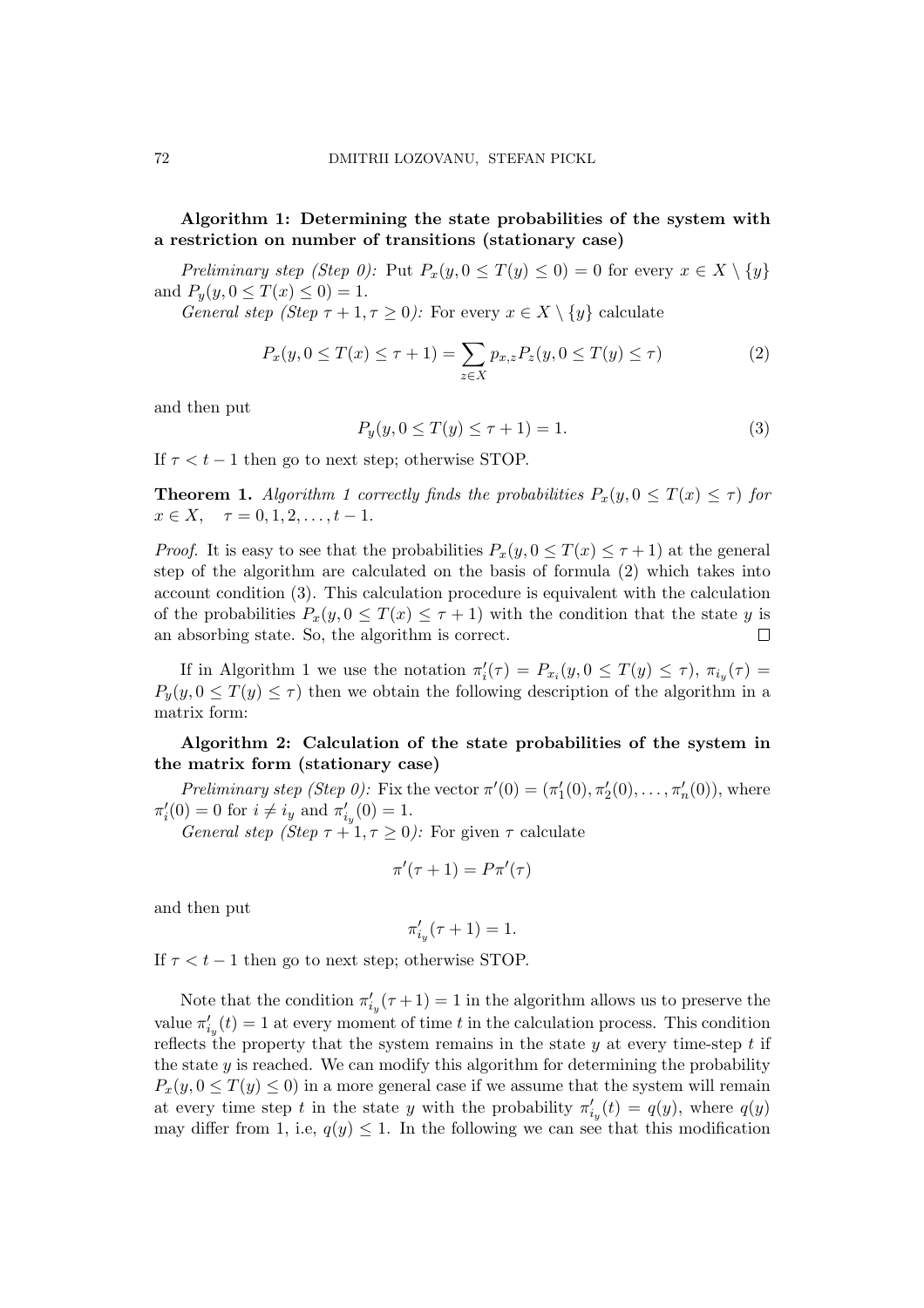is very important for determining the matrix of limit probabilities in finite Markov processes. So,  $q(y) \leq 1$ , and we can use the following algorithm:

Algorithm 3: Calculation of the state probabilities of the system with a given probability of its remaining in the final state (stationary case)

Preliminary step (Step 0): Fix the vector  $\pi'(0) = (\pi'_1(0), \pi'_2(0), \ldots, \pi'_n(0)),$ where  $\pi'_i(0) = 0$  for  $i \neq i_y$  and  $\pi'_{i_y}(0) = q(y)$ .

Genrral step (Step  $\tau + 1, \tau \geq 0$ ): For given  $\tau$  calculate

$$
\pi'(\tau+1) = P\pi'(\tau)
$$

and then put

$$
\pi'_{i_y}(\tau+1) = q(y).
$$

If  $\tau < t - 1$  then go to next step; otherwise STOP.

Remark 1. All results and algorithms described above are also valid for the stochastic  $n_{\text{emark}}$  i. An results and algoring processes in the case when  $\Sigma$ z∈X  $p_{x,z} = r(x) \leq 1$  for  $x \in X$ .

# 2.2 Polynomial time algorithms for determining the limit state matrix in Markov chains

Denote by  $S = (s_{i,j})$  the limit matrix of probabilities for the Markov chain induced by stochastic matrix  $P = (p_{x,y})$ . We denote the vector columns of the matrix  $S$  by  $\overline{1}$  $\mathbf{r}$ 

$$
S^{j} = \begin{pmatrix} s_{1,j} \\ s_{2,j} \\ \vdots \\ s_{n,j} \end{pmatrix}, \quad j = 0, 1, 2, \dots, n,
$$

and the row vectors of the matrix S we denote by  $S_i = (s_{i,1}, s_{i,2}, \ldots, s_{i,n}), \quad i =$  $1, 2, \ldots, n$ . To describe the algorithms for finding the limit matrix S for non-ergodic Markov process we need to analyze the structure of the graph of transition probabilities and to study the behavior of the algorithms from the previous subsection in the case  $t \to \infty$ . First of all we note that for the ergodic Markov chain the graph GR is strongly connected and all vector rows  $S_i$ ,  $i = 1, 2, ..., n$ , are the same. In this case the limit state probabilities can be found by solving the system of linear equations

$$
\pi = \pi P, \quad \sum_{J=1}^{n} \pi_j = 1,
$$

i.e.  $S_i = \pi$ ,  $i = 1, 2, ..., n$ . In general, such an approach can be used for an arbitrary ergodic Markov process if the limit state probabilities exist.

In the multichain Markov processes the graph  $GR = (X, ER)$  consists of several strongly connected components  $G^1 = (X^1, E^1), G^2 = (X^2, E^2), \ldots, G^k = (X^k, E^k)$ where  $\bigcup^k$  $i=1$  $X^{i} = X$ . Additionally, among these components, there are such strongly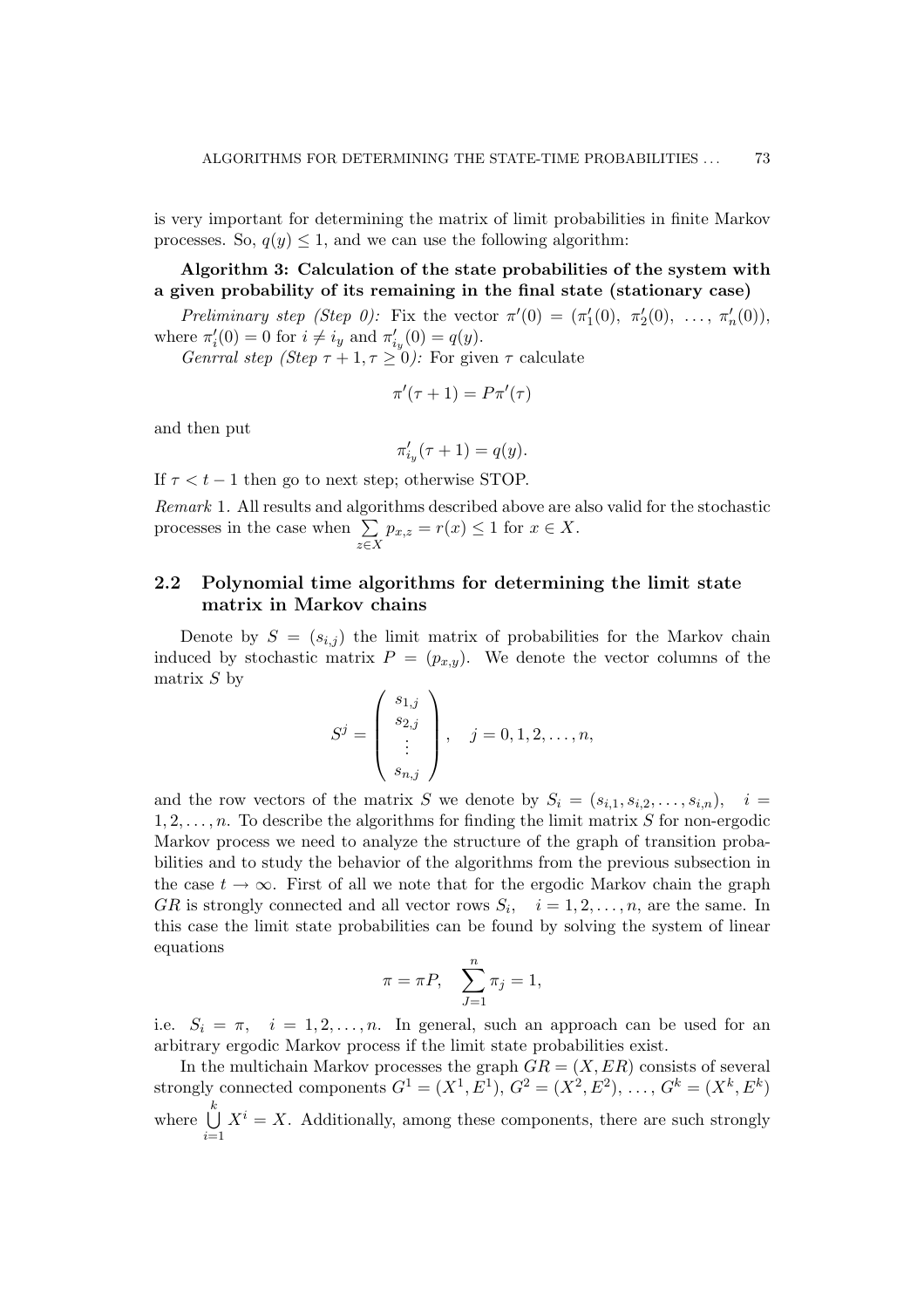connected components  $G^{i_p} = (X^{i_p}, E^{i_p}), p = 1, 2, ..., q$ , which do not contain a leaving directed edge  $e = (x, y)$  where  $x \in X^{i_p}$  and  $y \in X \setminus X^{i_p}$ . We call such components  $G^{i_p}$  deadlock components in GR. A characterization of the ergodic classes (recurrence classes) in the Markov process can be made in terms of a graph of transition probabilities using the deadlock components.

**Lemma 3.** If  $G^{i_p} = (X^{i_p}, E^{i_p})$  is a strongly connected deadlock component in GR then  $X^{i_p}$  is an ergodic class (recurrence chain) of the Markov process; if  $x \in X \setminus$  $\bigcup_{i=1}^{q} X^{i_p}$  then x is a transient state of the system in the Markov process.  $p=1$ 

Lemma [3] reflects the well known properties of the Markov chains from [3–5,10] in the terms of graphs of transition probabilities. The proof of the lemma follows from [3–5, 10].

Below we give some auxiliary results which can be obtained from the algorithmic procedure from the previous subsection in the case  $t \to \infty$ . Let a Markov process with a finite set of states X be given. For an arbitrary state  $x_i \in X$  we denote by  $X_j$  the subset of states  $x_k \in X$  for which in GR there exists at least a directed path from  $x_k$  to  $x_j$ . Additionally, we denote  $N = \{1, 2, \ldots, n\}$ ,  $I(X_j) = \{k | x_k \in X_j\}$ .

**Lemma 4.** Let a Markov process with a finite set of states  $X$  be given and assume that  $x_j$  is an absorbing state. Let  $\pi^j$  be a solution of the following system of linear equations

$$
\pi^{j} = P\pi^{j}; \quad \pi_{j,j} = 1; \quad \pi_{i,j} = 0 \quad \text{for} \quad i \in N \setminus I(X_j), \tag{4}
$$

where

$$
\pi^j = \left(\begin{array}{c} \pi_{1,j} \\ \pi_{2,j} \\ \vdots \\ \pi_{n,j} \end{array}\right).
$$

Then  $\pi^{j} = S^{j}$ , i.e.  $\pi_{i,j} = s_{i,j}$ ,  $i = 1, 2, ..., n$ . If  $x_{j}$  is a unique absorbing state of the Markov process and if  $x_j$  in GR is attainable from every  $x_i \in X$  (i.e.  $I(X_j) =$ N) then  $\pi_{i,j} = s_{i,j} = 1, \quad i = 1, 2, \ldots, n$ .

*Proof.* We apply Algorithm 2 with respect to a given absorbing state  $x_i$   $(y_i = x_j)$ when  $t \to \infty$ . Then  $\pi(t)' \to \pi^j$  and therefore we obtain  $\pi^j = P\pi^j$  where  $\pi_{j,j} = 1$ and  $\pi_{i,j} = 0$  for  $i \in N \setminus I(Y_j^+)$ . The correctness of the second part of the lemma corresponds to the case when  $I(X_i) = N$  and therefore we obtain that the vector  $\pi^j$  with the components  $\pi_{i,j} = 1$ ,  $i = 1, 2, ..., n$  is the solution of the system  $\pi^j = P\pi^j, \pi_{j,j} = 1$ . So, Lemma 4 holds.  $\Box$ 

*Remark* 2. If  $x_j$  is not an absorbing state then Lemma 4 may fail to hold.

Remark 3. Lemma 4 can be extended for the case when  $\sum_{n=1}^{\infty}$  $\sum_{y\in X} p_{x_i,y} = r(x_i) \leq 1$  for some states  $x_i \in X$ . The solution of the system (4) in this case also coincides with the vector of limit probabilities  $S^j$  if such a vector of limit probabilities exists.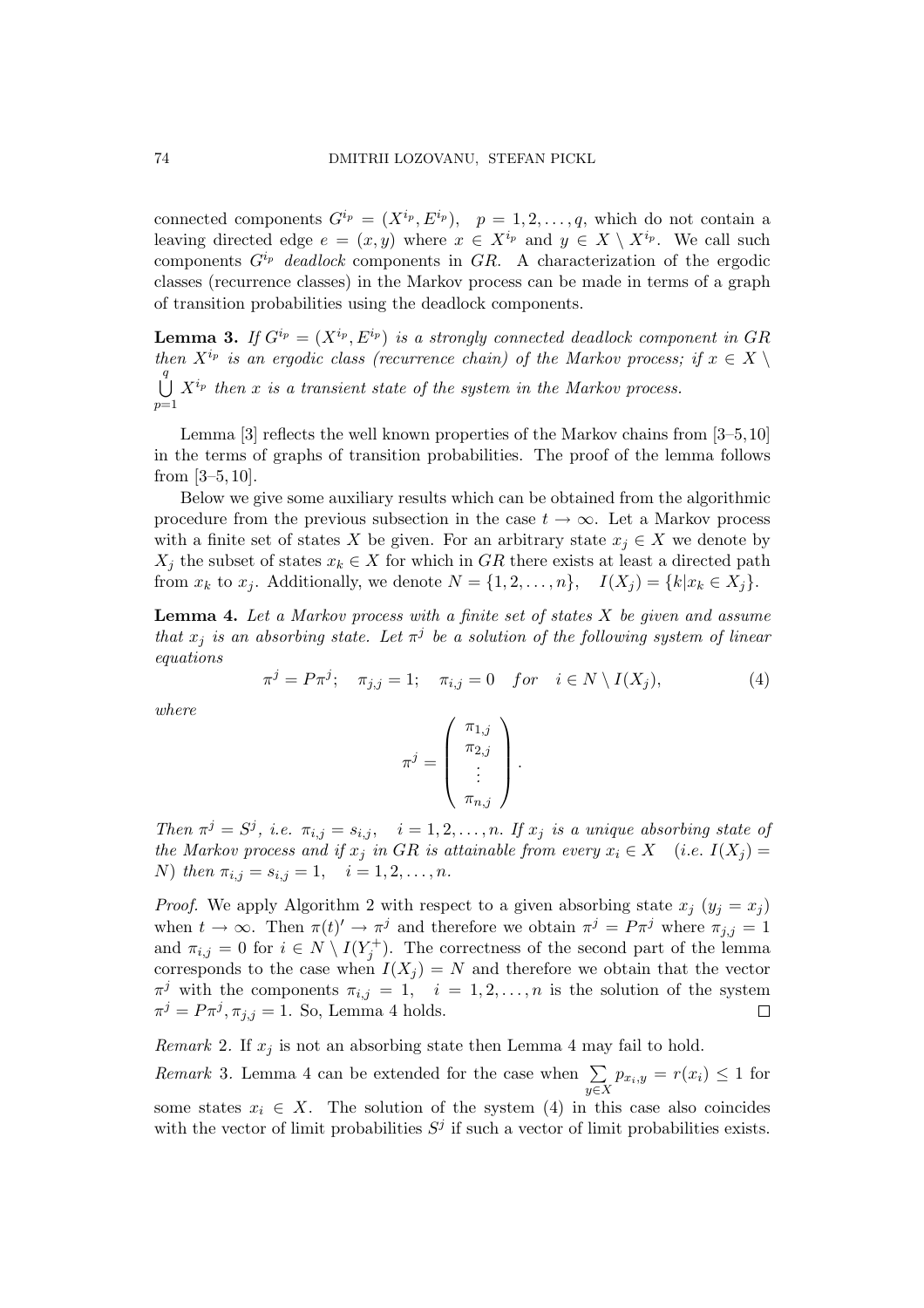However, if  $N = I(X_i)$  then some components  $\pi_{i,j}$  of the solution  $\pi_{ij}$  may be less than 1.

Let us show that the result formulated above allows us to find the vector of limit probabilities  $S^j$  of the matrix S if the diagonal element  $s_{j,j}$  of S is known. We consider the subset of the states  $Y^+ = \{x_j | s_{j,j} \geq 0\}$ . It is easy to observe that  $Y^+ = \bigcup^{q}$  $p=1$  $X^{i_p}$ ; we denote the corresponding set of indexes of this set by  $I(Y^+)$ . For each  $j \in I(Y^+)$  we define the set  $X_j$  in the same way as we introduced it above.

**Lemma 5.** If a non-zero diagonal element  $s_{j,j}$  of the limit matrix S in the nonergodic Markov process is known, i.e.  $s_{j,j} = q(x_j)$ , then the corresponding vector  $S^j$ of the matrix  $S$  can be found by solving the following systems of linear equations:

$$
S^j = PS^j; \quad s_{j,j} = q(x_j); \quad s_{i,j} = 0 \quad for \quad i \in N \setminus I(X_j)
$$

*Proof.* We apply Algorithm 3 with respect to the fixed final state  $y_j = x_j \in X$  with  $q(y_j) = s_{j,j}$  when  $t \to \infty$ . Then for a given  $y_j = x$  we have  $\pi(t)' \to S^j$  and therefore we obtain  $S^j = PS^j$  where  $q(y_j) = s_{j,j}$  and  $s_{i,j} = 0$  for  $i \in N \setminus I(X_j)$ . So, Lemma 5 holds.  $\Box$ 

Basing on this lemma and Algorithm 3 we can prove the following result.

**Theorem 2.** The limit state matrix S for aperiodic Markov chains can be found by using the following algorithm:

1) For each ergodic class  $X^{i_p}$  solve the system of linear equations

$$
\pi^{i_p} = \pi^{i_p} P^{i_p}, \quad \sum_{j \in I(X^{i_p})} \pi_j^{i_p} = 1,
$$

where  $\pi^{i_p}$  is the row vector with components  $\pi^{i_p}_i$  $j^{\iota_p}$  for  $j \in I(X^{i_p})$  and  $P^{i_p}$  is the submatrix of P induced by the class  $X^{i_p}$ . Then for every  $j \in I(X^{i_p})$  put  $s_{j,j} = \pi_j^{i_p}$  $\frac{i_p}{j};$ for each  $j \in I(X \setminus$  $\frac{q}{\cdot}$  $p=1$  $X^{i_p}$ ) set  $s_{j,j} = 0$ ;

2) For every  $j \in I(Y^+)$ ,  $Y^+ = \bigcup^q$  $p=1$  $X^{i_p}$  solve the system of linear equations

$$
S^j = PS^j; \quad s_{j,j} = \pi_{j,j}; \quad s_{i,j} = 0 \quad for \quad i \in N \setminus I(X_j)
$$

and determine the vector  $S^j$ . For every  $j \in I(X \setminus Y^+)$  set  $S^j = 0$ , where 0 is the vector row with zero components.

The algorithm finds the matrix S using  $O(n^4)$  elementary operations.

*Proof.* Let us show that the algorithm finds correctly the limit matrix  $S$ . Item 1) of the algorithm finds the limit probabilities  $s_{i,j}$ . This item is based on Lemma 3 and on the conditions which each ergodic class  $\widetilde{X}^{i_p}$  and each transient state  $x \in X \setminus Y^+$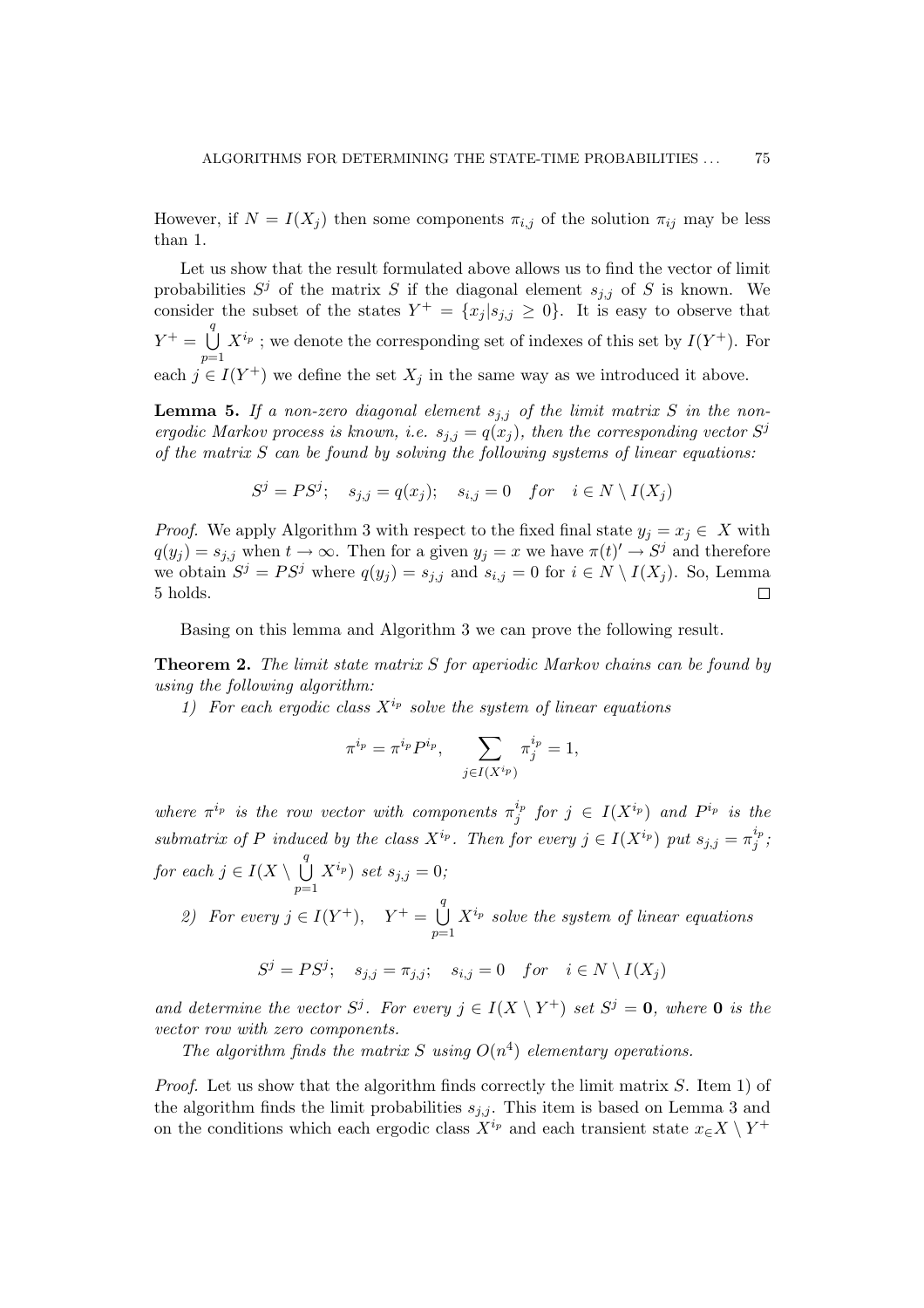should satisfy. So, item 1) correctly finds the limit probabilities  $s_{i,j}$  for  $j \in N$ . Item 2) of the algorithm is based on Lemma 5 and therefore determines correctly the vectors  $S^j$  of the matrix S when the diagonal elements  $s_{j,j}$  are known. So, the algorithm finds correctly the limit matrix  $S$  of the non-ergodic Markov processes if such a limit matrix exists. The computational complexity of the algorithm is determined by the computational complexity of solving  $q \leq n$  equations for each ergodic class  $X^{i_p}$  (item 1) and the computational complexity of solving not more than *n* systems of linear equations for determining the vectors  $S^j$  (item 2). So, the running time of the algorithm is  $O(n^4)$ .  $\Box$ 

Basing on this theorem we can find the limit matrix  $S$  using algorithm from Theorem 2. In the worst case the running time of the algorithm is  $O(n^4)$  however intuitively it is clear that the upper bound of this estimation couldn't be reached. Practically this algorithm efficiently finds the limit matrix  $S$ . In the following we show that for determining the limit matrix in aperiodoc Markov chains there exists an algorithm with computational complexity  $O(n^3)$ .

# 2.3 An algorithm for the calculation of the limit matrix in aperiodic Markov chains with running time  $O(n^3)$

We describe another algorithm for finding the limit matrix for aperiodic Marcov chains which in the most part takes into account the structure properties of the random graph of the Markov process. We can see that such an approach allows us to ground an algorithm with computational complexity  $O(n^3)$ .

Algorithm 4: Determining the limit state matrix for non-ergodic Markov processes

The algorithm consists of two parts: The first part determines the limit probabilities  $s_{x,y}$  for  $x \in$  $\frac{q}{\cdot}$  $p=1$  $X^{i_p}$  and  $y \in X$ . The second procedure calculates the limit probabilities  $s_{x,y}$  for  $x \in X \setminus$  $\frac{q}{\cdot}$  $p=1$  $X^{i_p}$  and  $y \in X$ .

Procedure 1:

1. For each ergodic class  $X^{i_p}$  we solve the system of linear equations:

$$
\pi^{i_p} = \pi^{i_p} P^{i_p}, \quad \sum_{y \in X^{i_p}} \pi^{i_p}_y = 1,
$$

where  $P^{i_p}$  is the matrix of probability transitions corresponding to the ergodic class  $X^{i_p}$ , i.e.  $P^{i_p}$  is a submatrix of P, and  $\pi^{i_p}$  is a row vector with the components  $\pi_y^{i_p}$  for  $y \in X^{i_p}$ . If  $\pi_y^{i_p}$  are known then  $s_{x,y}$  for  $x \in X^{i_p}$  and  $y \in X$  can be calculated as follows:

Set 
$$
s_{x,y} = \pi_y^{i_p}
$$
 if  $x, y \in X^{i_p}$  and  $s_{x,y} = 0$  if  $x \in X^{i_p}$ ,  $y \in X \setminus X^{i_p}$ .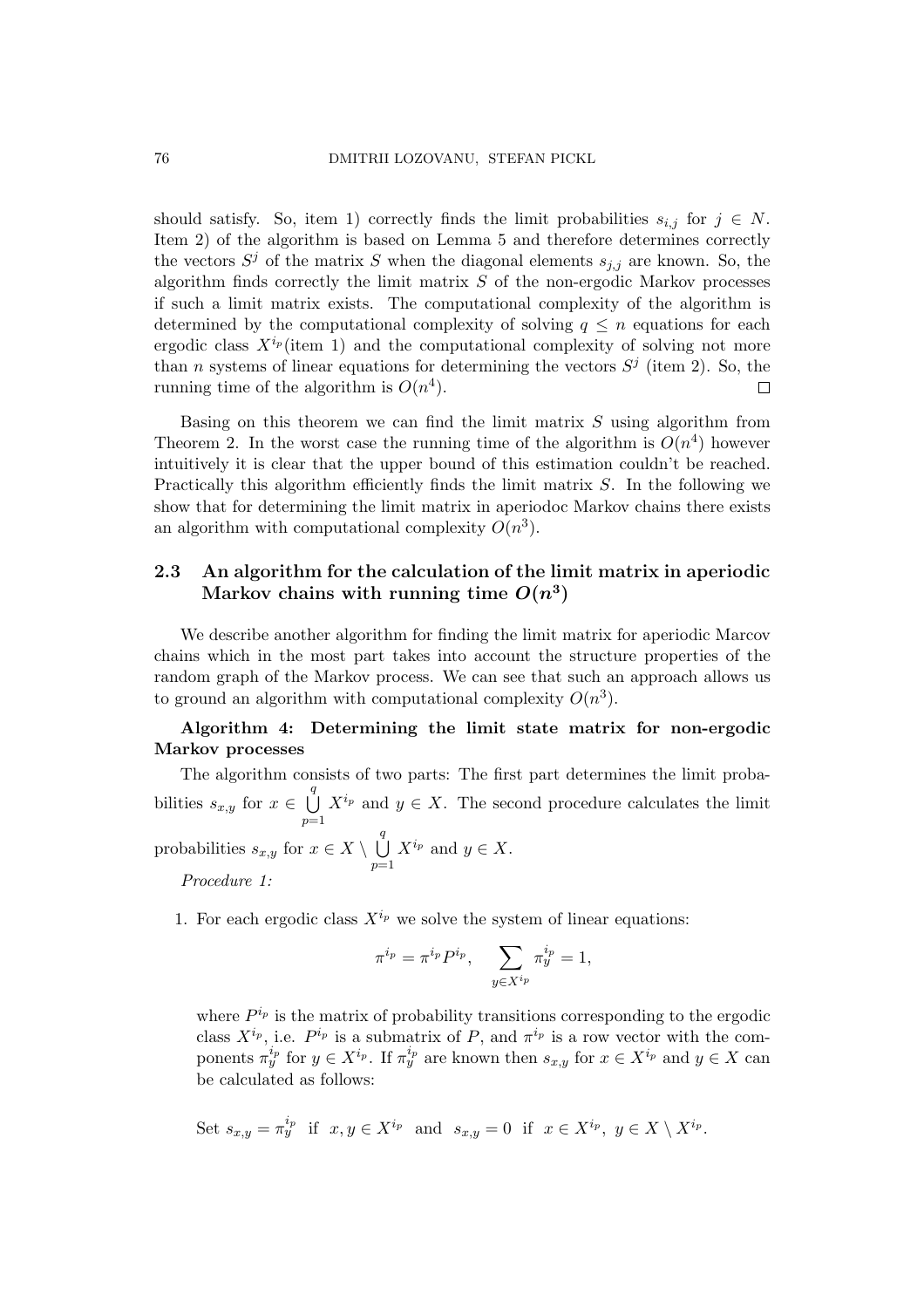#### Procedure 2:

1. We construct an auxiliary acyclic directed graph  $GA = (XA, EA)$  which is obtained from the graph  $GR = (X, ER)$  by using the following transformations:

We contract each set of vertices  $X^{i_p}$  into one vertex  $z^{i_p}$  where  $X^{i_p}$  is a set of vertices of a strongly connected deadlock component  $G^{i_p} = (X^{i_p}, E^{i_p})$  in GR. If the obtained graph contains parallel directed edges  $e^1 = (x, z)$ ,  $e^2 =$  $(x, z), \ldots, e^r = (x, z)$  with the corresponding probabilities  $p_{x,z}^1, p_{x,z}^2, \ldots, p_{x,z}^r$ then we change them by one directed edge  $e = (x, z)$  with the probability  $p_{x,z} =$  $\frac{r}{\sqrt{r}}$  $i=1$  $p_{x,z}^i$ ; after this transformation of each vertex  $z_p^i$  we put equivalently a directed edge of the form  $e = (z^p, z^p)$  with the probability  $p'_{z^p, z^p} = 1$ .

- 2. We fix the directed graph  $GA = (XA, EA)$  obtained by the construction principle from step 1 where  $XA =$  $\frac{1}{2}$  $X \setminus ($  $\frac{q}{\cdot}$  $p=1$  $X^{i_p}$  $\tilde{\zeta}$  $\cup Z^p$ ,  $Z^p = (z^1, z^2, \dots, z^q)$ . Additionally, we fix the new probability matrix  $P' = (p'_{x,y})$  which corresponds to this random graph GA.
- 3. For each  $x \in XA$  and every  $z^i \in Z^p$  we find the probability  $\pi'_x(z^i)$  of the system transaction from the state x to the state  $z^p$ . The probabilities  $\pi'_x(z^i)$ can be found by solving the following  $p$  systems of linear equations:

$$
P'\pi'(z^1) = \pi'(z^1), \quad \pi'_{z^1}(z^1) = 1, \quad \pi'_{z^2}(z^1) = 0, \quad \dots, \quad \pi'_{z^q}(z^1) = 0;
$$
  

$$
P'\pi'(z^2) = \pi'(z^2), \quad \pi'_{z^1}(z^2) = 0, \quad \pi'_{z^2}(z^2) = 1, \quad \dots, \quad \pi'_{z^q}(z^2) = 0;
$$
  
........  

$$
P'\pi'(z^q) = \pi'(z^q), \quad \pi'_{z^1}(z^q) = 0, \quad \pi'_{z^2}(z^q) = 0, \quad \dots, \quad \pi'_{z^q}(z^q) = 1,
$$

where  $\pi'(z^i)$ ,  $i = 1, 2, ..., p$  are the column vectors with components  $\pi'_x(z^i)$ for  $x \in XA$ . So, each vector  $\pi'_x(z^i)$  defines probabilities of system transitions from states  $x \in XA$  to the ergodic class  $X^i$ .

4. We put  $s_{x,y} = 0$  for every  $x, y \in X \setminus$  $\frac{q}{\cdot}$  $p=1$  $X^{i_p}$  and  $s_{x,y} = \pi'_x(z^p)\pi_y^{i_p}$  for every  $x \in X \setminus$  $\frac{q}{\cdot}$  $p=1$  $X^{i_p}$  and  $y \in X^{i_p}$ ,  $X^{i_p} \subset X$ . If  $x \in X^{i_p}$  and  $y \in X \setminus X^{i_p}$  then we fix  $s_{x,y}=0$ .

**Theorem 3.** The algorithm correctly finds the limit state matrix S and the running time of the algorithm is  $O(|X|^3)$ .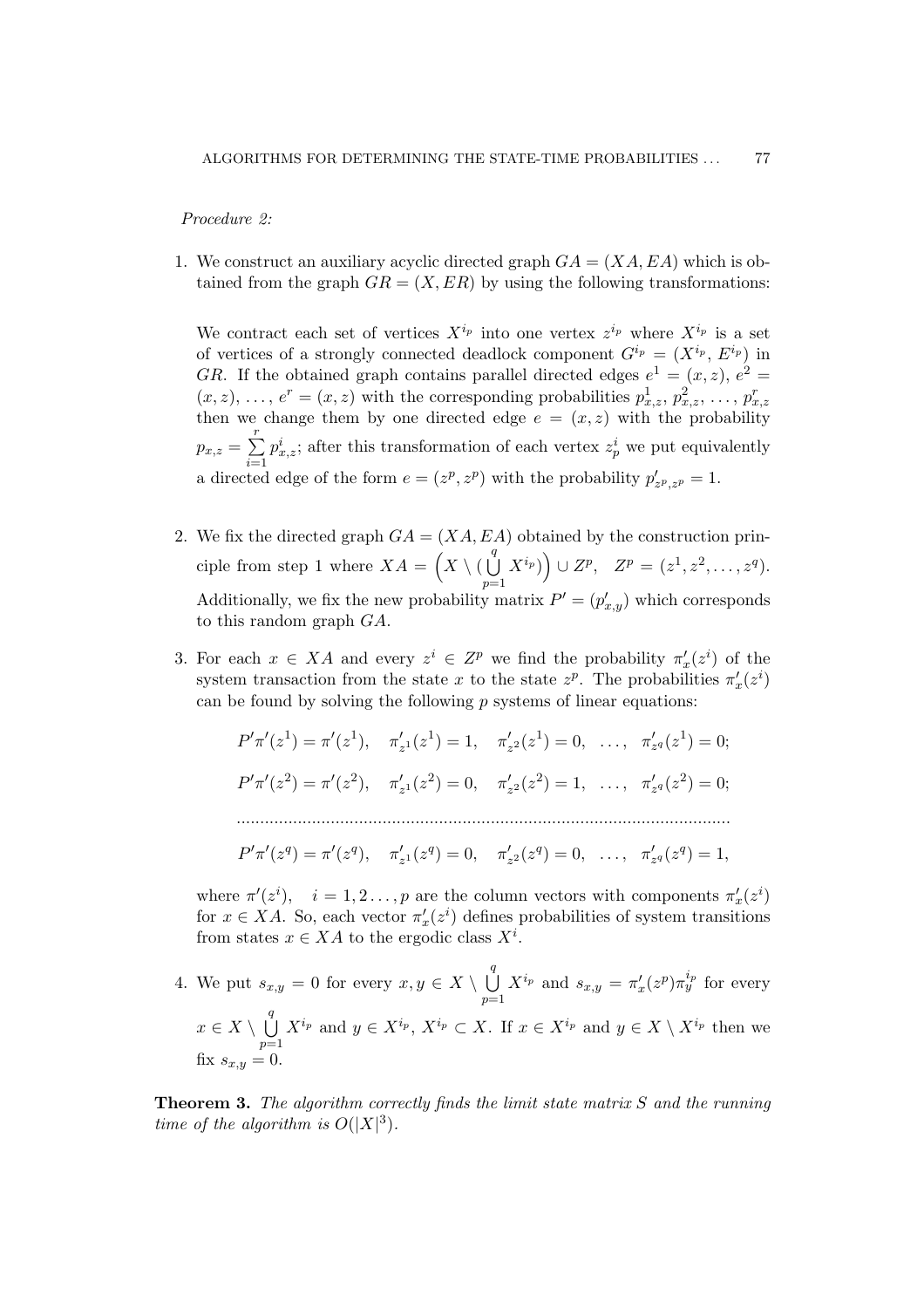Proof. The correctness of Procedure 1 of the algorithm follows from the definition of the ergodic Markov class (recurrence chain). So, Procedure 1 finds the probabilities  $s_{x,y}$  for  $x \in$  $\frac{q}{\cdot}$  $p=1$  $X^{i_p}$  and  $y \in X$ . Let us show that Procedure 2 correctly finds the rest elements  $s_{x,y}$  of the matrix S. Indeed, each vertex  $x \in X \setminus$  $\frac{q}{\cdot}$  $p=1$  $X^{i_p}$  in GA corresponds to a transient state of the Markov chain and therefore we have  $s_{x,y} = 0$  for every  $x, y \in X \setminus$  $\frac{q}{\cdot}$  $p=1$  $X^{i_p}$ . If  $x \in X^{i_p}$  then the system couldn't reach a state  $y \in X \setminus X^{i_p}$  and therefore for arbitrary two states  $x, y$  we have  $s_{x,y} = 0$ . Finally, we show that the algorithm correctly determines the limit probability  $s_{x,y}$ if  $x \in X \setminus$  $\frac{q}{\cdot}$  $p=1$  $X^{i_p}$  and  $y \in X^{i_p}$ . In this case the limit probability  $s_{x,y}$  is equal to the limit probability of the system to reach the ergodic class  $X^{i_p}$  multiplied by the limit probability of the system to remain in the state  $y \in X^{i_p}$ , i.e.  $s_{x,y} = \pi'_x(z^p) \pi^{i_p}_y$ . Here  $\pi_y^{i_p}$  is the probability of the system to remain in the state  $y \in X^{i_p}$  and  $\pi_x(z^{i_p})$ is the limit probability of the system to reach the absorbing state  $z_{i_p}$  in  $GA$ . The value  $\pi_x(z^{i_p})$  according to the construction of auxiliary graph  $GA$  coincides with the limit probability of the system to reach the ergodic class  $X^{i_p}$ . The correctness of this fact can easily be obtained from Lemma 3 and Theorem 2. According to Lemma 3 the probabilities  $\pi_x(z^p)$  for  $x \in X \setminus$  $\frac{q}{\cdot}$  $p=1$  $X^{i_p}$  can be found by solving the following system of linear equations

$$
P'\pi'(z^p) = \pi'(z^p), \quad \pi'_{z^1}(z^p) = 0, \quad \pi'_{z^2}(z^p) = 0, \quad \dots, \quad \pi'_{z^p}(z^p) = 1,
$$

which determined them correctly. So, the algorithm correctly finds the limit state matrix S.

Now let us show that the running time of the algorithm is  $O(n^3)$ . We obtain this estimation in the item 4 solving  $q \leq n$  systems of linear equations. Each of these systems contains no more than  $n$  variables. All these systems have the same left part and therefore they can be solved simultaneously applying Gaussian method. The simultaneous solution of these  $q$  systems with the same left part by using Gaussian method uses  $O(n^3)$  elementary operations.  $\Box$ 

# 3 Determining the State Probabilities of the Dynamical System in Non-Stationary Markov Processes

In the case when the probabilities of system's transitions from one state to another depend on time we have a non-stationary process defined by a dynamic matrix  $P(t) = (p_{x,y}(t))$  which describes this process. If this matrix is stochastic for every moment of time  $t = 1, 2, \ldots$ , then the state probabilities  $P_{x_{i_0}}(x, t)$  can be defined and calculated by using a similar formula obtained from Section 1 changing  $p_{x,y}$  by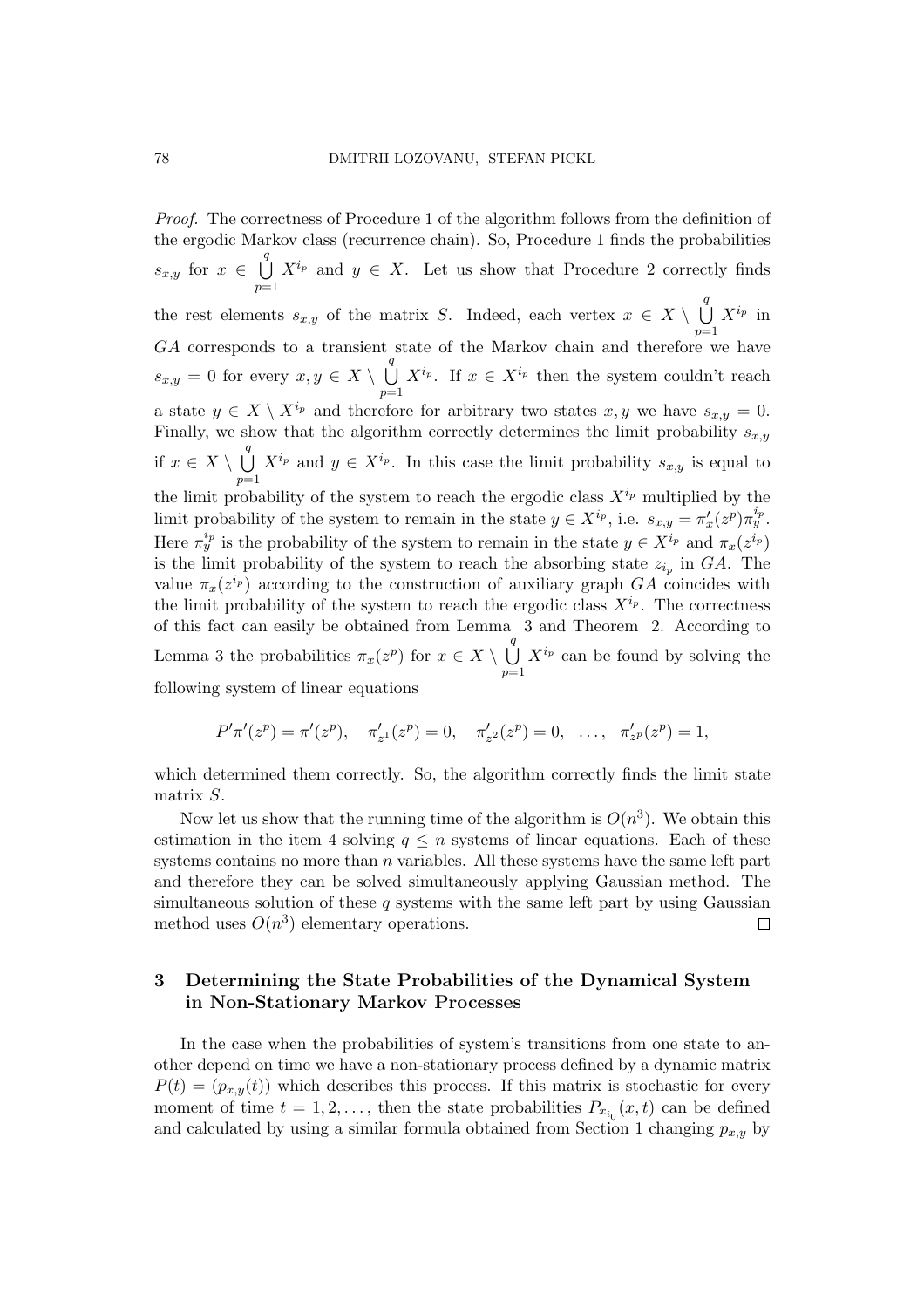$p_{x,y}(\tau)$ , i.e.

$$
P_{x_{i_0}}(x,\tau+1) = \sum_{y \in X} P_{x_{i_0}}(y,\tau) p_{y,x}(\tau), \quad \tau = 0, 1, 2, \dots, t-1
$$

where  $P_{x_{i_0}}(x_{i_0},0) = 1$  and  $P_{x_{i_0}}(x,0) = 0$  for  $x \in X \setminus \{x_{i_0}\}.$  In the matrix form this

formula can be represented as follows

$$
\pi(\tau + 1) = \pi(\tau)P, \quad \tau = 0, 1, 2, \dots, t - 1
$$

where  $\pi(\tau) = (\pi_1(\tau), \pi(\tau), \ldots, \pi_n(\tau))$  is the vector with the components  $\pi_i(\tau) =$  $P_{x_{i_0}}(x_i, \tau)$ . At the starting moment of time  $\tau = 0$  the vector  $\pi(\tau)$  is given in the same way as for the stationary process, i.e.  $\pi_{i_0}(0) = 1$  and  $\pi_i(0) = 0$  for arbitrary  $i \neq i_0$ . If for a given starting vector  $\pi(0)$  and  $\tau = 0, 1, 2, \ldots, t - 1$  we apply this formula then we obtain

$$
\pi(t) = \pi(0)P(0)P(1)P(2)...P(t-1).
$$

So, an arbitrary element  $q_{x_i,x_j}(t)$  of the matrix

$$
Q(t) = P(0)P(1)P(2)...P(t-1)
$$

expresses the probability of system L to reach the state  $x_j$  from  $x_i$  by using t units of times.

Now let us show how to calculate the probability  $P_{x_{i_0}}(y,T_1 \leq T(y) \leq T_2)$  in the case of non-stationary Markov processes. In the same way as for the stationary case we consider the non-stationary Markov process with given absorbing state  $y \in$ X. So, we assume that the dynamic matrix  $P(t)$  is given which is stochastic for every  $t = 0, 1, 2, \ldots$  and  $p_{y,y}(t) = 1$  for arbitrary t is given. Then the probabilities  $P_x(y, 0 \leq T(y) \leq t)$  for  $x \in X$  can be determined if we tabulate the values  $P_x(y, t \tau \leq T(y) \leq t$ ,  $\tau = 0, 1, 2, \ldots, t$ , using the following recursive formula:

$$
P_x(y, t - \tau - 1 \le T(y) \le t) = p_{x,z}(t - \tau - 1)P_z(y, t - \tau \le T(y) \le t)
$$

where for  $\tau = 0$  we fix

$$
P_x(y, t \le T(y) \le t) = 0
$$
 if  $x \ne y$  and  $P_y(y, t \le T(y) \le t) = 1$ 

This recursive formula can be represented in the following matrix form

$$
\pi''(t-\tau-1) = P(t-\tau-1)\pi''(\tau), \quad t = 0, 1, 2, \dots t-1.
$$

At the starting moment of time  $t = 0$  the vector  $\pi''(0)$  is given: All components are equal to zero except the component corresponding to the absorbing vertex which is equal to one, i.e.

$$
\pi_i''(0) = \begin{cases} 0, & \text{if } x_i \neq y; \\ 1, & \text{if } x_i = y. \end{cases}
$$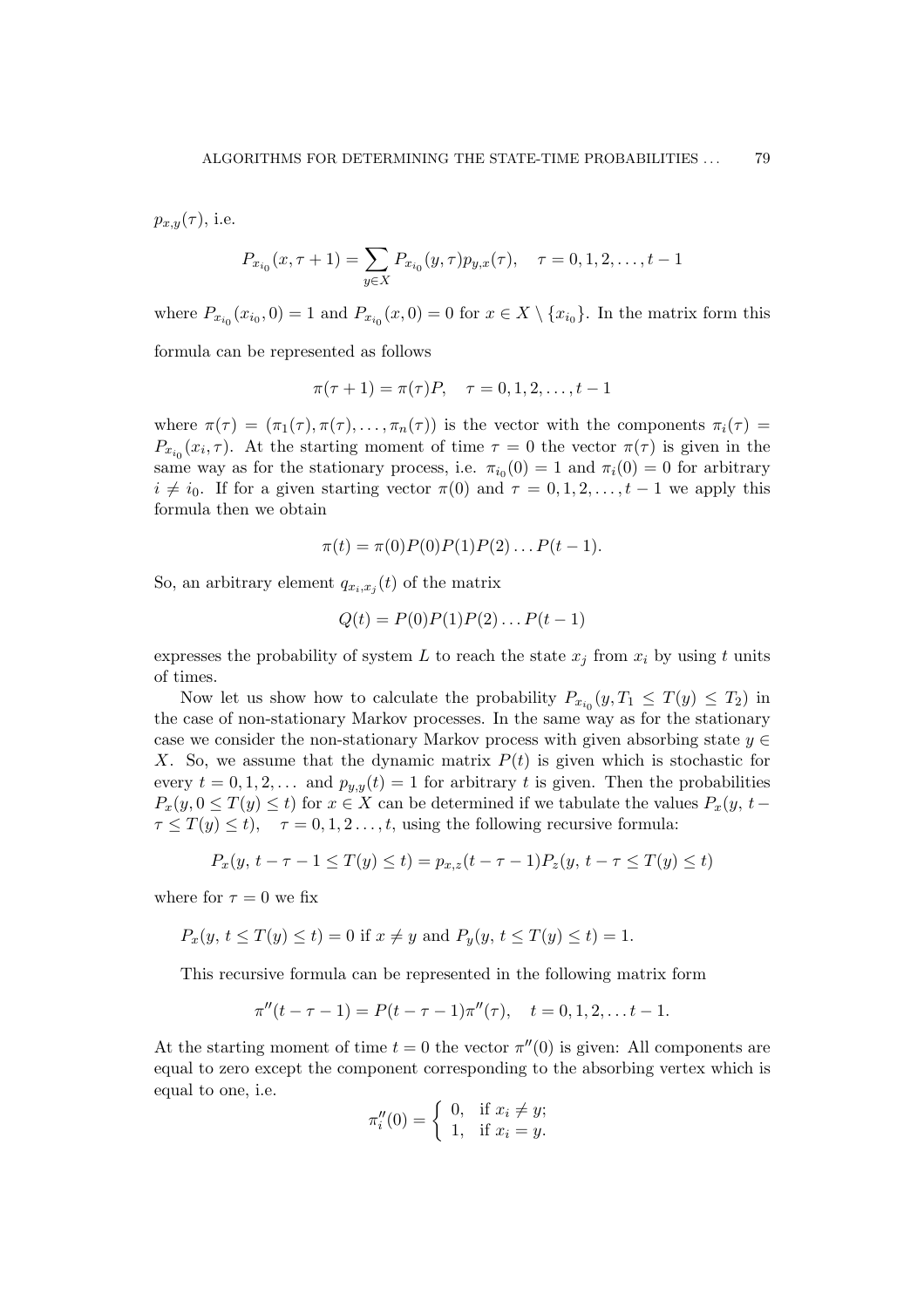If we apply this formula for  $\tau = 0, 1, 2, \ldots, t-1$  then we obtain

$$
\pi''(t) = P(0)P(1)P(2)\cdots P(t-1)\pi''(0), \quad t = 1, 2, \ldots.
$$

So, if we consider the matrix  $Q = P(0)P(1)P(2)...P(t-1)$  then an arbitrary element  $q_{i,j_y}$  of the column  $j_y$  in the matrix Q expresses the probability of the system L to reach the state y from  $x_i$  by using not more than t units of time, i.e.  $q_{i,j_y} = P_{x_i}(y, 0 \leq T(x) \leq t).$ 

Here the matrix  $P(t)$  is stochastic matrix for  $t = 0, 1, 2, \ldots$  where  $p_{y,y}(t) = 1$  for every t and  $\overline{1}$  $\mathbf{r}$ 

$$
\pi''(\tau) = \begin{pmatrix} \pi_1''(\tau) \\ \pi_2''(\tau) \\ \vdots \\ \pi_n''(\tau) \end{pmatrix}, \quad \tau = 0, 1, 2, \dots
$$

is the column vector, where an arbitrary component  $\pi''_i(\tau)$  expresses the probability of the dynamical system to reach the state y from  $x_i$  by using not more than  $\tau$  unites of times when the system start transitions in the sate x at the moment of time  $t-\tau$ , i.e.  $\pi''_i(\tau) = P_{x_i}(y, t - \tau \leq T(y) \leq t)$ . This means that in the case when y is an absorbing state the probability  $P_x(y, T_1 \leq T(y) \leq T_2)$  can be found in the following way:

a) find the matrices

$$
Q^{1} = P(0)P(1)P(2) \cdots P(T_1 - 1) \text{ and } Q^{2} = P(0)P(1)P(2) \cdots P(T_2 - 1);
$$

b) calculate

$$
P_x(y, T_1 \le T(y) \le T_2) =
$$
  
=  $P_x(y, 0 \le T(y) \le T_2) - P_x(y, 0 \le T(y) \le T_1 - 1) = q_{i_x j_y}^2 - q_{i_x j_y}^2$ .

The results described above allows to develop algorithms for calculation the probabilities  $P_x(y, 0 \leq T(y) \leq t)$  for an arbitrary non-stationary Markov process. Such algorithms can be obtained if in the general steps of the algorithms we change the matrix P by the matrix  $P(t - \tau - 1)$  and  $\pi'(\tau)$  by  $\pi''(\tau)$ .

Below we describe these algorithms which can be grounded in an analogues way as the algorithms in Section 2.

# Calculation of the state probabilities of the system in the matrix form (non-stationary case)

Preliminary step (Step 0): Fix the vector  $\pi''(0) = (\pi''_1(0), \pi''_2(0), \ldots, \pi''_n(0)),$ where  $\pi''_i(0) = 0$  for  $i \neq i_y$  and  $\pi''_{i_y}(0) = 1$ .

General step (Step  $\tau + 1$ ,  $\tau \geq 0$ ): For given  $\tau$  calculate

$$
\pi''(\tau+1) = P(t-\tau-1)\pi''(\tau)
$$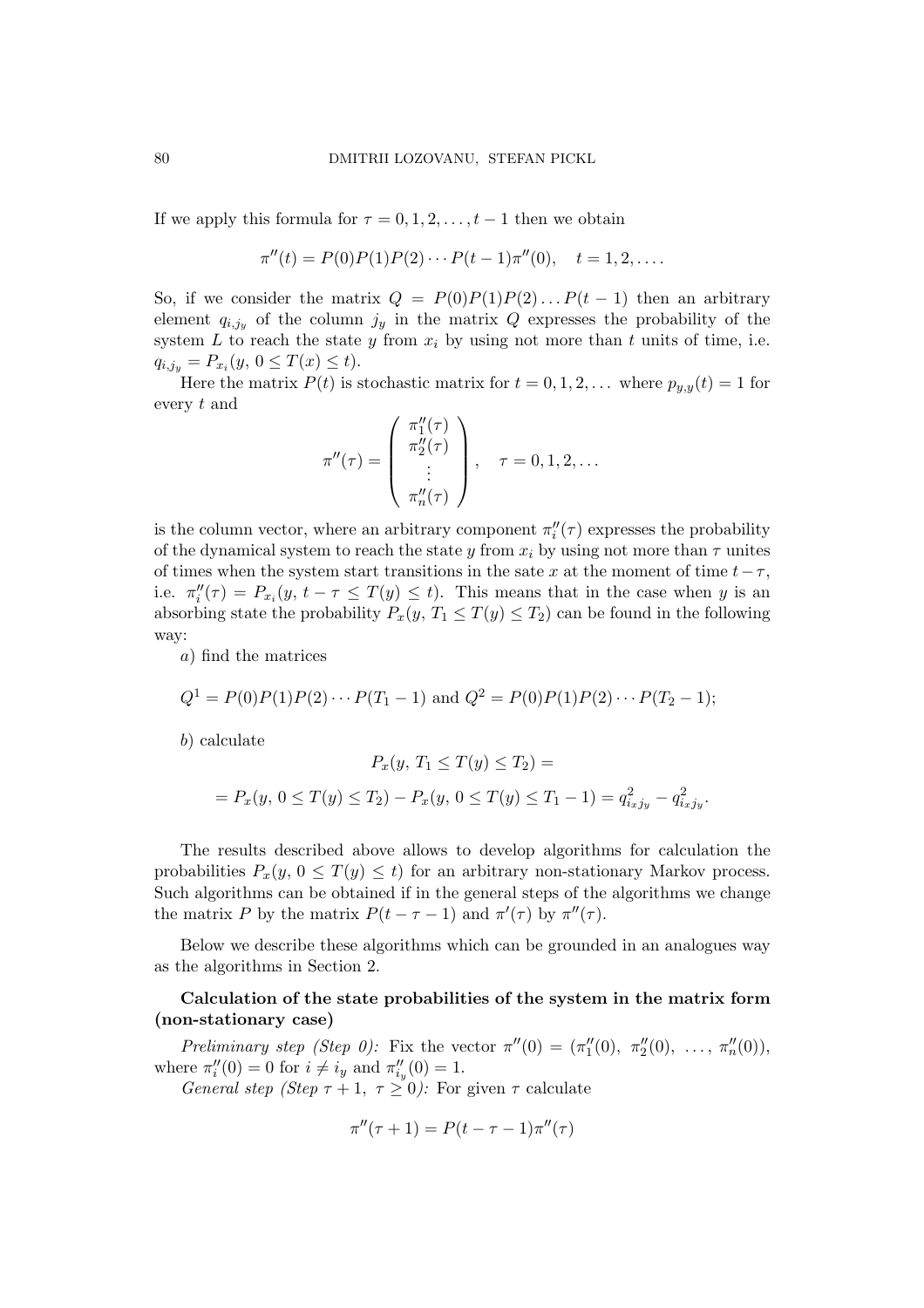and then put

$$
\pi_{i_y}''(\tau+1) = 1.
$$

If  $\tau < t - 1$  then go to next step; otherwise STOP.

Calculation of the state probabilities of the system with given probability of its remaining in the final state (non-stationary case)

Preliminary step (Step 0): Fix the vector  $\pi''(0) = (\pi''_1(0), \pi''_2(0), \ldots, \pi''_n(0)),$ where  $\pi''_i(0) = 0$  for  $i \neq i_y$  and  $\pi''_{i_y}(0) = 1$ .

General step (Step  $\tau + 1$ ,  $\tau \geq 0$ ): For given  $\tau$  calculate

$$
\pi''(\tau+1) = P(t-\tau-1)\pi''(\tau)
$$

and then put

$$
\pi_{i_y}''(\tau+1) = q(y).
$$

If  $\tau < t - 1$  then go to next step; otherwise STOP.

Note that the algorithm finds the probabilities  $P_x(y, 0 \leq T(y) \leq t)$  when the value  $q(y)$  is given. We treat this value as the probability of the system to remain in the state y; for the case  $q(y) = 1$  this algorithm coincides with previous one.

### 4 Conclusion

A new approach for studying finite Marcov processes and determining the limit matrix of probability transitions in Markov chains is proposed. The proposed approach allows us to develop new algorithms for determining the states probability in the considered Markov processes. Polynomial time algorithms for finding the limit matrix of probability transitions of the system in Markov chains are elaborated. These algorithms can be used for determining the average cost per transaction of dynamical system in decision Markov processes (Markov processes with rewards) [3, 5, 9] and and stochastic discrete optimal control problems [2, 6–8].

### References

- [1] Bollobas B. Random Graphs. Second Edition, Cambridge University Press, 2001.
- [2] Bellman R., Kalaba R. Dynamic programming and modern control theory. Academic Press, New York and London, 1965.
- [3] HOWARD R. A. Dynamic Programming and Markov Processes. Wiley, 1960.
- [4] Karlin S., Howard E. M. A First Course in Stochastic Processes. Academic Press, New York, 1975.
- [5] KEMENY J. G, SNELL J. L., KNAPP A. W. Denumarable Markov Chains. New York, Springer Verlag, 1976.
- [6] Lozovanu D., Pickl. S. Optimization and Multiobjective Control of Time-Discrete Systems. Springer Verlag, 2009.